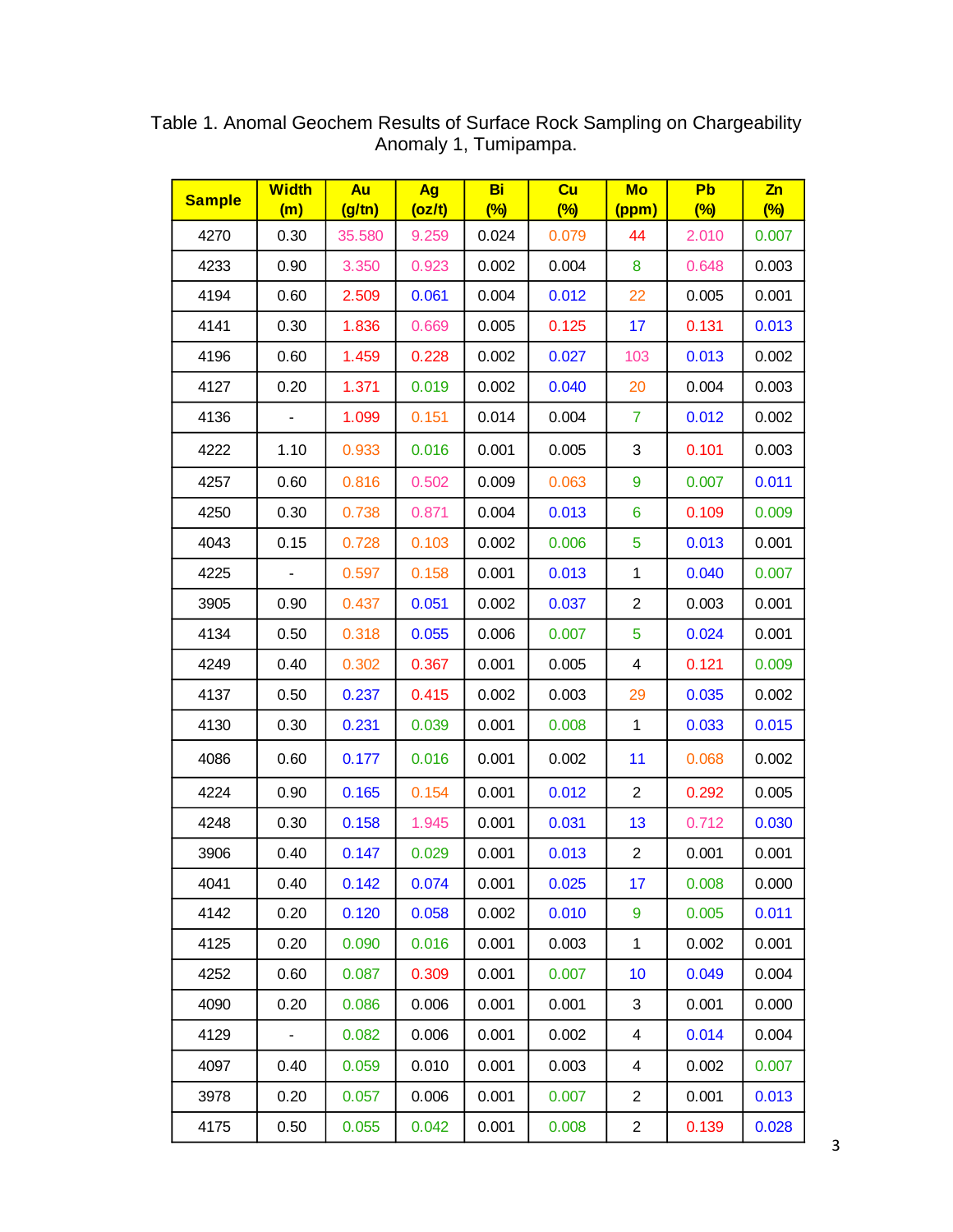| <b>Sample</b> | <b>Width</b><br>(m) | Au<br>(g/tn) | Ag<br>(oz/t) | Bi<br>$\frac{(\%)}{(\%)}$ | Cu<br>$\frac{1}{2}$ | <b>Mo</b><br>(ppm)      | Pb<br>$\frac{(\%)}{(\%)}$ | Zn<br>$\frac{(\%)}{(\%)}$ |
|---------------|---------------------|--------------|--------------|---------------------------|---------------------|-------------------------|---------------------------|---------------------------|
| 3846          | 0.70                | 2.275        | 0.006        | 0.001                     | 0.001               | 3                       | 0.001                     | 0.003                     |
| 3855          | 1.20                | 1.022        | 0.006        | 0.001                     | 0.005               | 6                       | 0.001                     | 0.001                     |
| 3847          | 0.30                | 0.320        | 0.006        | 0.001                     | 0.006               | $\overline{\mathbf{4}}$ | 0.002                     | 0.001                     |
| 3789          | 0.60                | 0.201        | 0.006        | 0.001                     | 0.004               | $\overline{\mathbf{4}}$ | 0.001                     | 0.002                     |
| 3839          | 0.60                | 0.195        | 0.006        | 0.001                     | 0.002               | 11                      | 0.001                     | 0.001                     |
| 4276          | 0.70                | 0.175        | 0.016        | 0.001                     | 0.010               | 5                       | 0.020                     | 0.023                     |
| 3872          | 0.65                | 0.146        | 0.035        | 0.001                     | 0.013               | 11                      | 0.003                     | 0.001                     |
| 3851          | 0.40                | 0.143        | 0.006        | 0.001                     | 0.002               | $\overline{\mathbf{4}}$ | 0.001                     | 0.001                     |
| 4272          | 0.40                | 0.131        | 0.019        | 0.001                     | 0.002               | $\mathbf{1}$            | 0.012                     | 0.002                     |
| 3780          | 0.50                | 0.117        | 0.006        | 0.001                     | 0.003               | $\overline{2}$          | 0.001                     | 0.002                     |
| 3778          | 0.60                | 0.112        | 0.006        | 0.001                     | 0.003               | 3                       | 0.001                     | 0.001                     |
| 3850          | 0.15                | 0.112        | 0.006        | 0.001                     | 0.002               | 3                       | 0.003                     | 0.001                     |
| 3779          | 0.50                | 0.111        | 0.006        | 0.001                     | 0.007               | 5                       | 0.000                     | 0.002                     |
| 3781          | 0.80                | 0.108        | 0.006        | 0.001                     | 0.001               | 3                       | 0.001                     | 0.000                     |
| 4013          |                     | 0.108        | 0.087        | 0.001                     | 0.079               | 9                       | 0.007                     | 0.003                     |
| 3867          | 0.50                | 0.090        | 0.010        | 0.001                     | 0.010               | 8                       | 0.016                     | 0.021                     |
| 3791          | 0.80                | 0.084        | 0.006        | 0.001                     | 0.004               | $\overline{2}$          | 0.001                     | 0.001                     |
| 3788          | 0.50                | 0.069        | 0.006        | 0.001                     | 0.005               | 3                       | 0.001                     | 0.001                     |
| 3841          | 0.40                | 0.053        | 0.006        | 0.001                     | 0.001               | $\overline{\mathbf{4}}$ | 0.000                     | 0.000                     |

Table 2. Anomal Geochem Results of Surface Rock Sampling on Chargeability Anomaly 2, Tumipampa.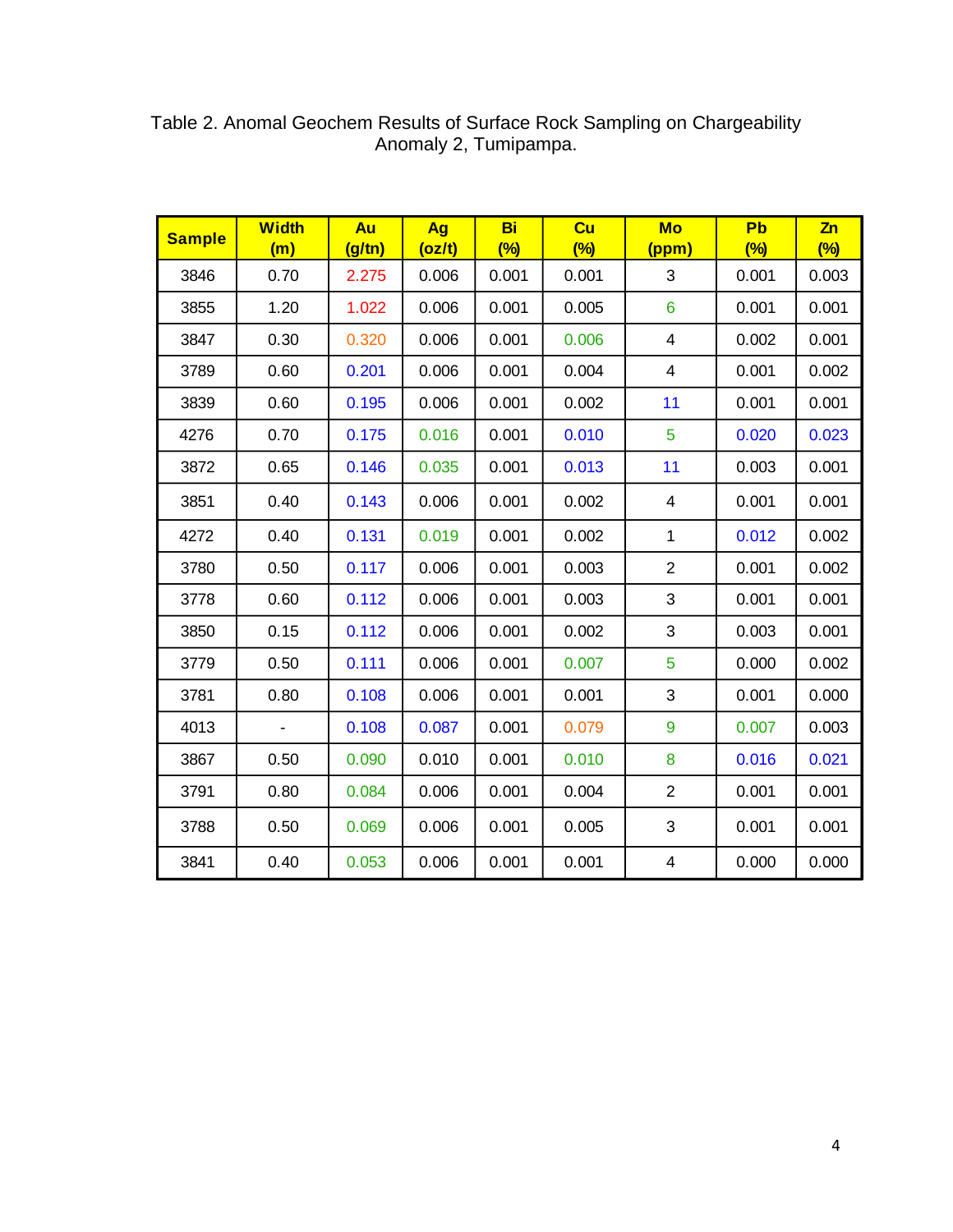Figure 1. Geochem Surface Sample Locations and Results on the Chargeability Anomalies 1 and 2, Tumipampa.